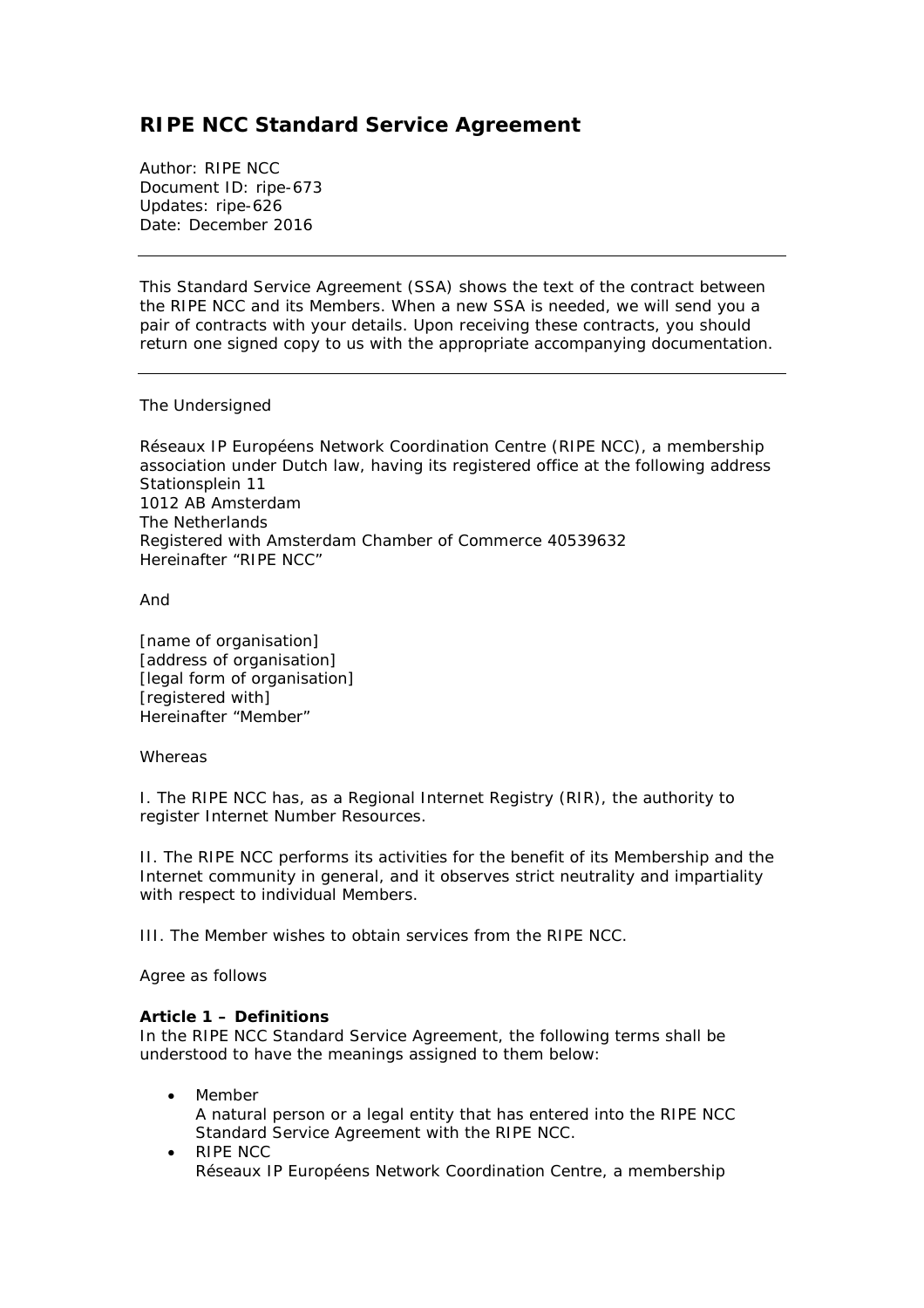association under Dutch law, with registered office in Amsterdam, the Netherlands.

- RIPE NCC services The Membership Services as specified in the current version of the [RIPE](https://www.ripe.net/publications/docs/ap)  [NCC Activity Plan.](https://www.ripe.net/publications/docs/ap)
- RIPE Policies

[Policies](https://www.ripe.net/ripe/policies) adopted through an open, bottom-up process of discussion and consensus-based decision-making process by the Réseaux IP Européens (RIPE) community, which is a collaborative forum open to all parties interested in the operations of the Internet.

• Internet Number Resources Any Internet identifiers such as IP addresses (IPv4, IPv6) and Autonomous System Numbers.

# **Article 2 – General**

2.1 The RIPE NCC Standard Service Agreement shall come into effect by means of an offer and an acceptance.

2.2 To enter into the RIPE NCC Standard Service Agreement, the following documents have to be sent to the RIPE NCC by post or fax:

- One copy of the RIPE NCC Standard Service Agreement containing the handwritten signature of an authorised representative of the Member
- A recent extract from the Commercial Trade Register or equivalent document proving the registration of the Member with the national authorities.

Upon receipt of these documents by the RIPE NCC, the RIPE NCC Standard Service Agreement is considered to be concluded. The RIPE NCC shall not commence the provision of the RIPE NCC services until these documents have been received. Conclusion of the RIPE NCC Standard Service Agreement establishes a RIPE NCC membership.

2.3 The Member acknowledges and accepts that the RIPE NCC Standard Service Agreement may be amended by a resolution of the General Meeting of the RIPE NCC according to the procedure outlined in the [RIPE NCC Articles of Association.](https://www.ripe.net/publications/docs/articles-association) An amendment shall automatically become effective upon the date mentioned in the resolution or the date of first publication of the resolution of the General Meeting and the full text of the amended agreement on http://www.ripe.net. whichever is the latest, without the re-signing of the RIPE NCC Standard Service Agreement being necessary.

2.4 This Agreement replaces any previous version of the Standard Service Agreement between the Member and the RIPE NCC.

#### **Article 3 – Use of RIPE NCC Services**

3.1 The RIPE NCC undertakes to provide the RIPE NCC services to the Member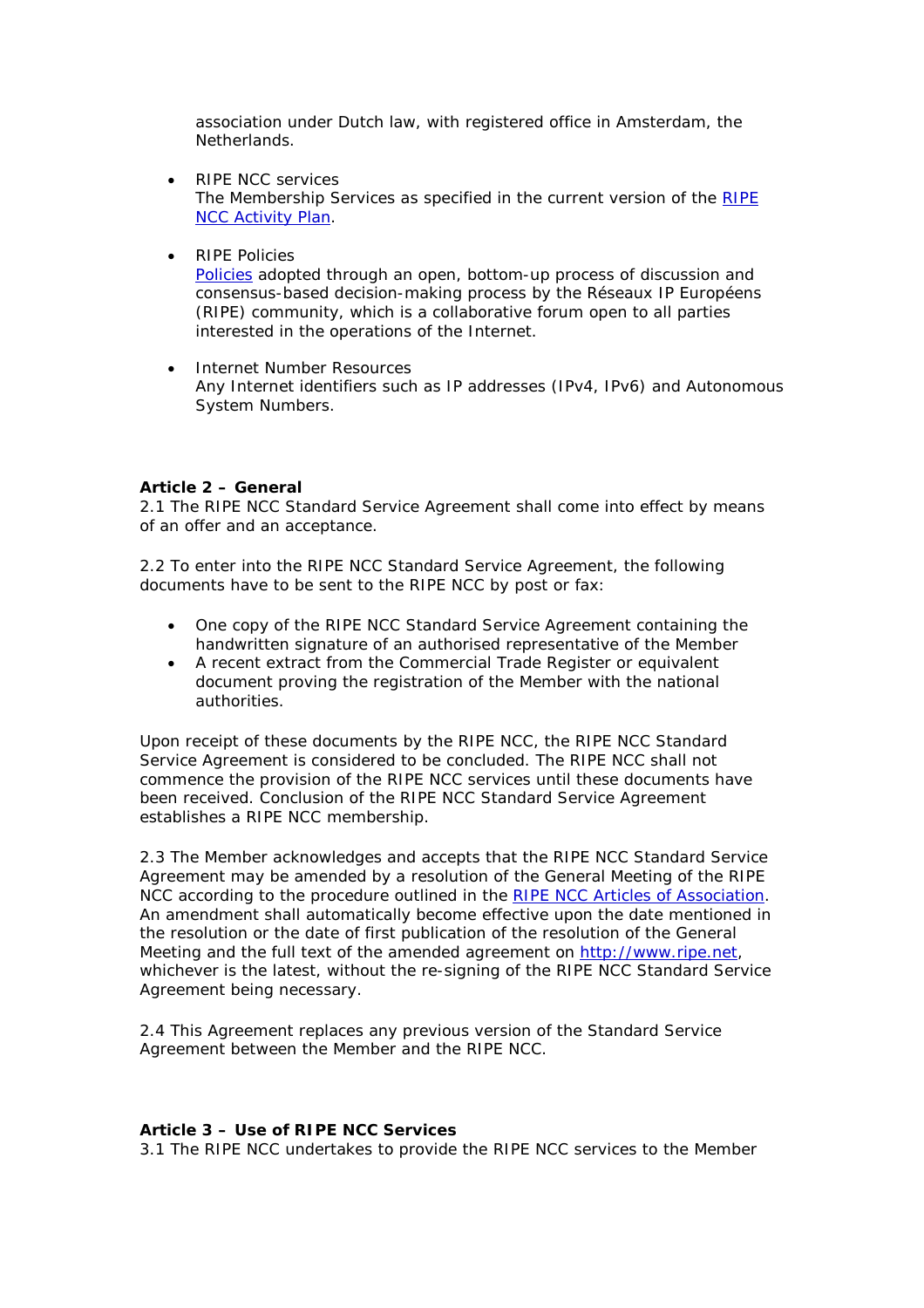and the Member acknowledges and accepts that it has obtained the right to use the RIPE NCC services under the conditions outlined in this agreement.

3.2 For specific services in addition to the RIPE NCC Standard Service Agreement, separate terms and conditions may apply that need to be agreed upon before these specific services can be used.

## **Article 4 – Membership**

4.1 The Member acknowledges and accepts that it shall automatically become a candidate member of the RIPE NCC association by signing the RIPE NCC Standard Service Agreement according to the [RIPE NCC Articles of Association,](https://www.ripe.net/publications/docs/articles-association) Article 4.

4.2 After a period of six (6) months from the signing of the RIPE NCC Standard Service Agreement the candidate member will be converted into a full member of the RIPE NCC association. Unless otherwise stated candidate members shall have the same rights and obligations as full members.

4.3 If there are statutory provisions imposed upon the Member that prohibits the Member from being a member of the RIPE NCC association, the Member shall notify the RIPE NCC immediately when the Member becomes aware of such a situation.

## **Article 5 – Payment**

5.1 The Member shall owe the RIPE NCC a service fee and a sign-up fee as defined in the [RIPE NCC Charging Scheme](https://www.ripe.net/publications/docs/charging) adopted by the RIPE NCC General Meeting. The RIPE NCC Charging Scheme may be amended by resolution of the RIPE NCC General Meeting.

5.2 The Member's obligation to pay these fees shall commence on the day on which the RIPE NCC Standard Service Agreement is concluded.

5.3 The Member shall make the payment to the RIPE NCC within 30 days of date of invoice, failing which the Member shall be in default with no notice of default being required.

5.4 With effect from the day on which the Member defaults on its payment obligations, the Member shall owe the RIPE NCC the statutory rate of interest on the amounts unpaid as well as a late payment fee. In addition, the Member shall reimburse the RIPE NCC for the extra-judicial collection costs, without prejudice to any other of the RIPE NCC's rights which it may invoke against the Member in connection with the latter's failure to effect (timely) payment.

5.5 The Member may not postpone its payment obligations or offset any of its own claims against the RIPE NCC.

5.6 In addition to this Article 5, the Member adheres to the documented payment procedures for the services of the RIPE NCC as specified in the current version of the [RIPE NCC Billing Procedure and Fee Schedule document.](https://www.ripe.net/participate/billing/procedure)

#### **Article 6 – Compliance**

6.1 The Member acknowledges applicability of, and adheres to, the [RIPE Policies](https://www.ripe.net/ripe-policies) and RIPE NCC procedural documents. The RIPE Policies and the RIPE NCC procedural documents are publicly available from the RIPE NCC Document Store. These documents, which may be revised and updated from time to time, form an integral part of and apply fully to the RIPE NCC Standard Service Agreement.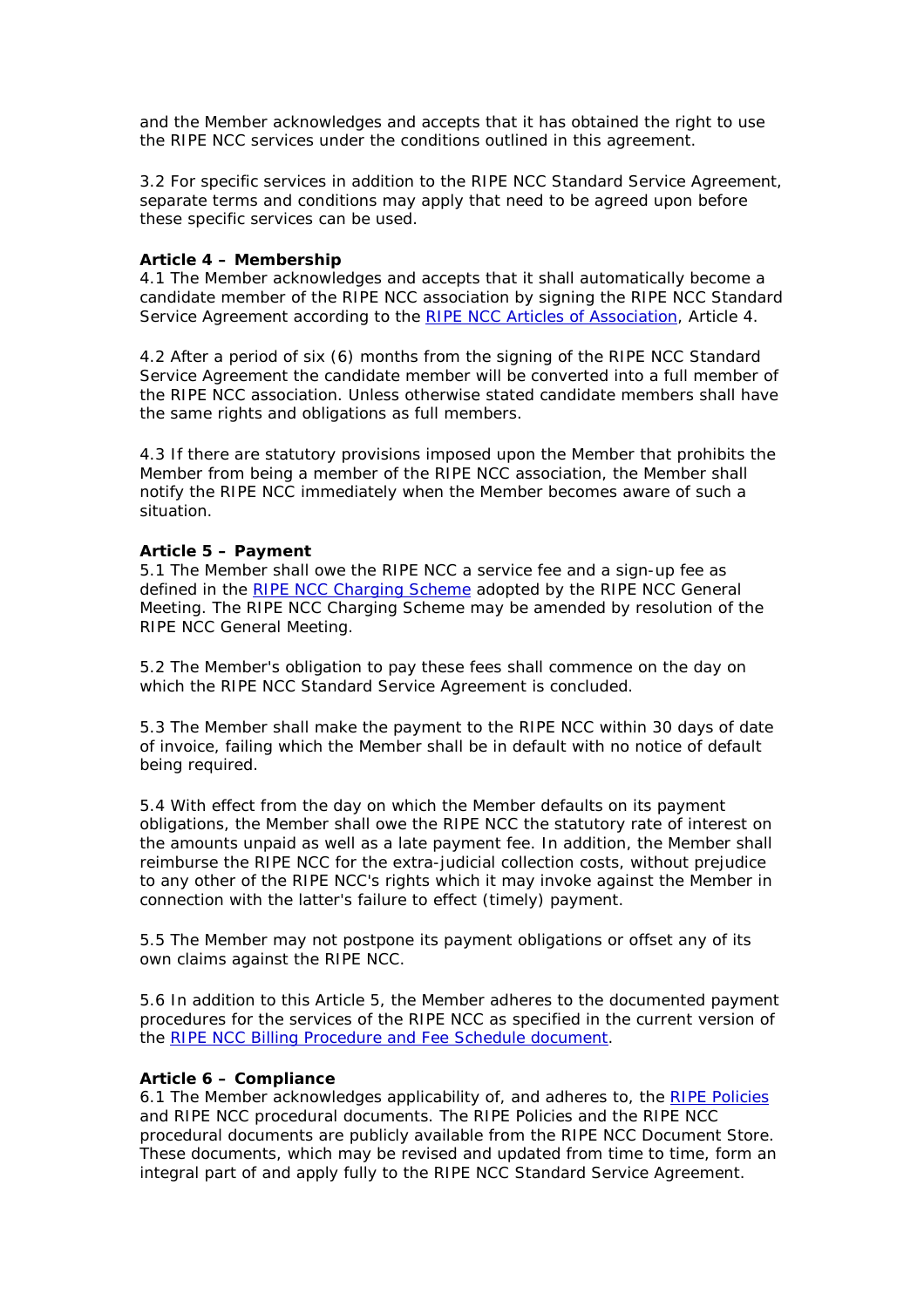Each revised document will receive a new document number and can be found on [https://www.ripe.net.](https://www.ripe.net/)

Below is a non-exclusive list of these documents:

- [IPv4 Address Allocation and Assignment Policies in the RIPE NCC Service](https://www.ripe.net/publications/docs/ipv4-policies)  [Region](https://www.ripe.net/publications/docs/ipv4-policies) (current version)
- [Autonomous System \(AS\) Number Assignment Policies and Procedures](https://www.ripe.net/publications/docs/asn-assignment) (current version)
- [IPv6 Address Allocation and Assignment Policy](https://www.ripe.net/publications/docs/ipv6-policies) (current version)
- [RIPE NCC Activity Plan](https://www.ripe.net/publications/docs/ap) (current version)
- **[RIPE NCC Charging Scheme](https://www.ripe.net/publications/docs/charging) (current version)**
- [RIPE NCC Billing Procedure and Fee Schedule](https://www.ripe.net/participate/billing/procedure) (current version)
- [Closure of LIR and Deregistration of Internet Number Resources](https://www.ripe.net/publications/docs/closure) (current version)
- **[Transfer of Internet Number Resources](https://www.ripe.net/publications/docs/transfer) (current version)**
- [The RIPE NCC Clearing House Procedure](https://www.ripe.net/publications/docs/clearinghouse) (current version)
- [RIPE NCC Conflict Arbitration Procedure](https://www.ripe.net/publications/docs/arbitration) (current version)

6.2 The Member shall provide the RIPE NCC with complete, updated and accurate information necessary for the provision of RIPE NCC services and shall assist the RIPE NCC with audits and security checks as outlined in the RIPE NCC procedural documents, particularly with [RIPE NCC audit activity.](https://www.ripe.net/publications/docs/audit)

6.3 If the Member fails to comply with the RIPE Policies and RIPE NCC procedures as outlined in the RIPE NCC procedural document ["Closure of LIR and](https://www.ripe.net/publications/docs/closure)  [Deregistration of Internet Number Resources"](https://www.ripe.net/publications/docs/closure), the RIPE NCC may suspend the provision of RIPE NCC services to the Member and may deregister the Internet Number Resources it has registered to the Member in accordance with the procedure outlined in the RIPE NCC procedural document ["Closure of LIR and](https://www.ripe.net/publications/docs/closure)  [Deregistration of Internet Number Resources"](https://www.ripe.net/publications/docs/closure). The Member shall cooperate with the deregistration of the Internet Number Resources. The RIPE NCC may also terminate the RIPE NCC Standard Service Agreement in accordance with Article 9.3 of this Agreement.

# **Article 7 - Clearing House**

7.1 The Clearing House is a tax-free financial reserve that provides for the financial stability of the RIPE NCC.

7.2 The General Meeting will each year decide on whether the RIPE NCC's financial result will be added or deducted to or from the Clearing House reserve or will be redistributed among the Members. The General Meeting may also decide to redistribute a one-off amount from the Clearing House to the Members.

7.3 The [The RIPE NCC Clearing House Procedure](https://www.ripe.net/publications/docs/clearinghouse) stipulates the details of a potential redistribution as referred to in Art 7.2. A Member's share of a potential redistribution shall be credited to the Member on the service fee of the year following the year that the General Meeting has decided on the redistribution.

7.4 The Member may participate in the Clearing House procedure, provided that it has fulfilled the service fee payment in accordance with Art. 5 for the relevant year referred to in Art 7.2.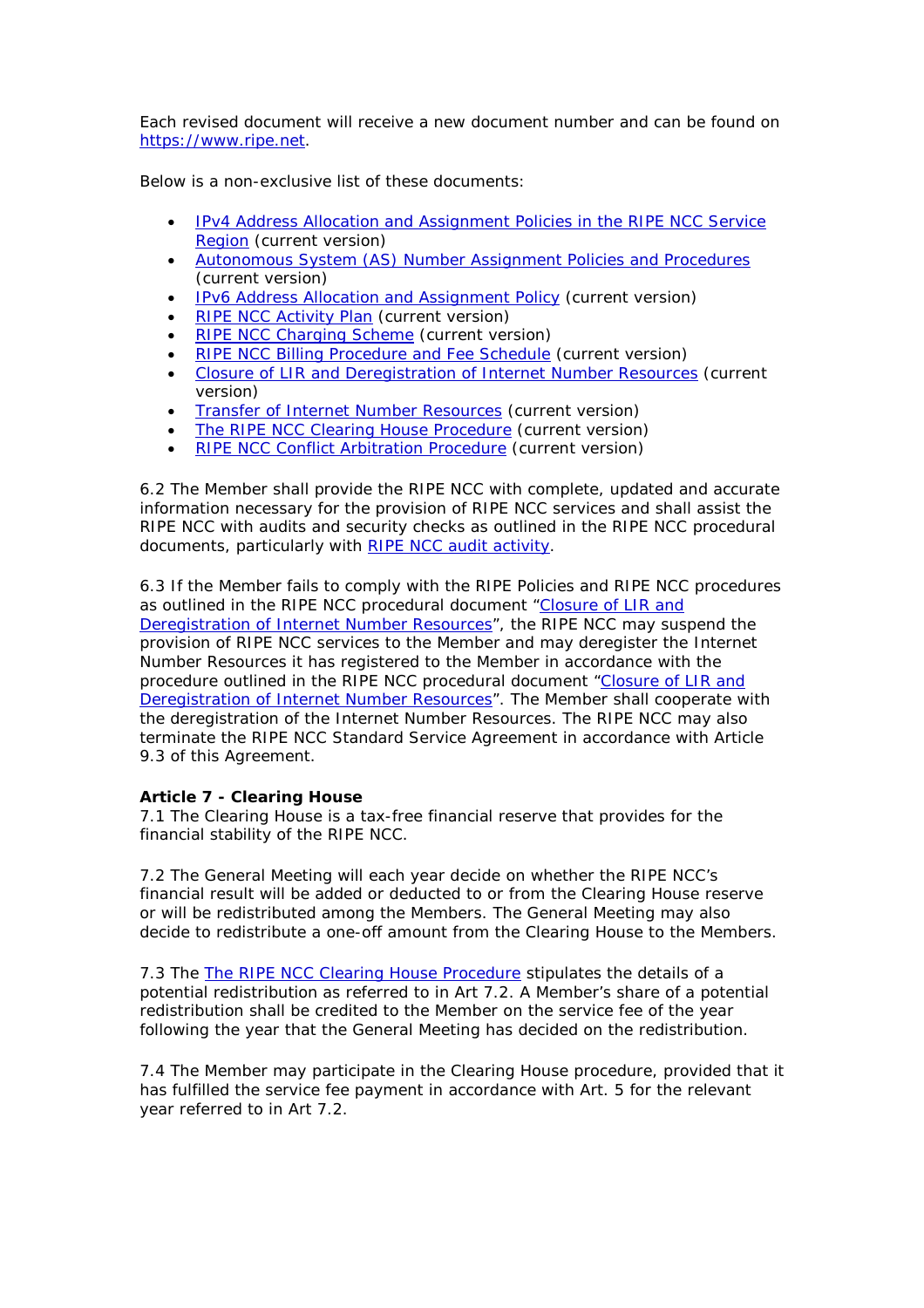7.5 In the event the RIPE NCC Standard Service Agreement is terminated in the year referred to in Article 7.2, the Member will not participate in the Clearing House procedure.

## **Article 8 – Liability**

8.1 The Member shall be liable for all aspects of its use of the services offered by the RIPE NCC. The Member shall also be liable for all aspects of its use and all that ensues from its use of the Internet Number Resources.

8.2 The RIPE NCC excludes all liability for any direct or indirect damages, including damages to the Member's business, loss of profit, damages to third parties, personal injury or damages to property, except in cases involving willful misconduct or gross negligence on the part of the RIPE NCC or its management.

8.3 The RIPE NCC shall, in any event, not be liable for damages caused by a failure to make the Internet Number Resources available (on time), or for damages in any way connected with the use of the Internet Number Resources.

8.4 The RIPE NCC shall, in any event, not be liable for damages caused by (the incorrect) operation of the (external) telecommunications infrastructure and related peripheral equipment along and over which the RIPE NCC services must necessarily be carried.

8.5 The RIPE NCC shall, in any event, not be liable for non-performance or damages due to force majeure, including but not limited to industrial action, strikes, occupations and sit-ins, blockades, embargoes, governmental measures, denial of service attacks, war, revolutions or comparable situations, power failures, defects in electronic lines of communication, fire, explosions, damage caused by water, floods and earthquakes.

8.6 The Member shall indemnify the RIPE NCC against any and all third party claims filed against the RIPE NCC in relation to the Member's use of the RIPE NCC services.

8.7 In any event the RIPE NCC's liability shall be limited to a maximum amount equivalent to the Member's service fee of the relevant financial year.

# **Article 9 – Term and Termination**

9.1 The RIPE NCC Standard Service Agreement shall be entered into for an indefinite period of time, unless terminated in accordance with the provisions of this article.

9.2. The Member shall be entitled to terminate the RIPE NCC Standard Service Agreement with a notice period of three months. Notice shall be in writing and sent to the RIPE NCC by electronic or regular mail.

9.3 Without prejudice to termination in accordance with 9.4, the RIPE NCC shall be entitled to terminate the RIPE NCC Standard Service Agreement in the event that the Member fails to meet any of its obligations arising from the RIPE NCC Standard Service Agreement and does not remedy such failure within the period specified in the RIPE NCC procedural document "Closure of LIR and Deregistration [of Internet Number Resources"](https://www.ripe.net/publications/docs/closure). The RIPE NCC shall also be entitled to terminate the RIPE NCC Standard Service Agreement if the continuation of this Agreement is impossible for reasons above and beyond control by the RIPE NCC. Termination shall be in accordance with the procedure set forth in the RIPE NCC procedural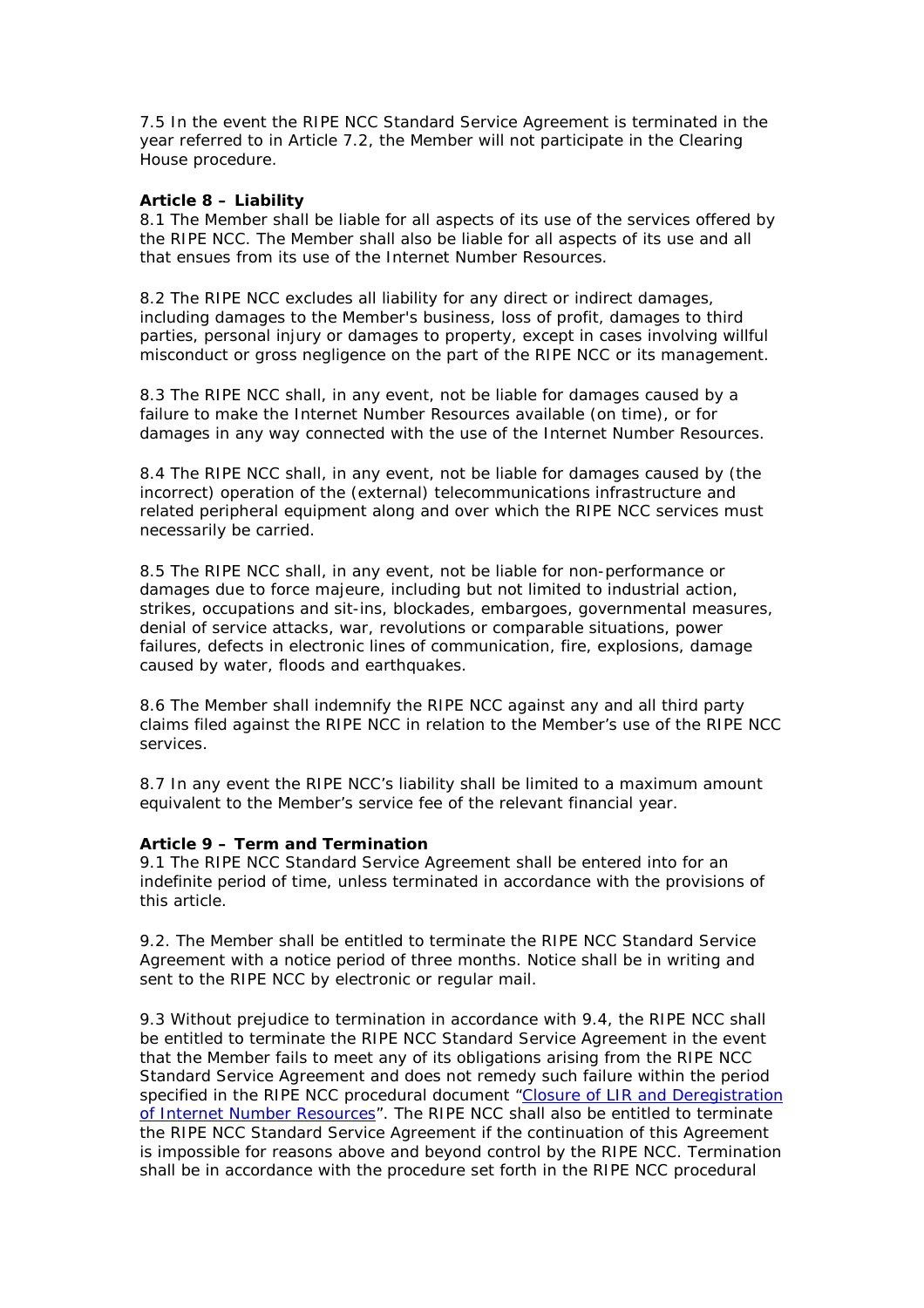document ["Closure of LIR and Deregistration of Internet Number Resources"](https://www.ripe.net/publications/docs/closure), without the RIPE NCC being liable to pay damages to the Member and without prejudice to the RIPE NCC's right to claim (additional) damages from the Member.

9.4 The RIPE NCC shall be entitled to terminate the RIPE NCC Standard Service Agreement with immediate effect in accordance with the procedure set forth in the RIPE NCC document ["Closure of LIR and Deregistration of Internet Number](https://www.ripe.net/publications/docs/closure)  [Resources"](https://www.ripe.net/publications/docs/closure), without being liable to pay damages to the Member and without prejudice to the RIPE NCC's right to claim (additional) damages from the Member:

a. if an application has been or is filed for the Member's bankruptcy or for a suspension of payments (moratorium).

b. if the Member goes into liquidation or becomes insolvent.

c. if the Member in any way acts or neglects to act such as to cause damage to the name, trademarks or intellectual property rights of the RIPE NCC.

d. if the Member fails to submit to the RIPE NCC a recent extract from the Commercial Trade Register or equivalent document proving the registration of the Member with the national authorities when this is asked for by the RIPE NCC.

e. if the Member fails to observe any rule of applicable law, which should be adhered to by the Member. The RIPE NCC shall only terminate the RIPE NCC Standard Service Agreement for this reason if this is required by law or upon receipt of a court order forcing the RIPE NCC to do so.

f. if the Member is in default of payment as defined in Article 5.3.

g. on the day on which the Member's membership of the RIPE NCC association terminates according to Article 6 of the [Articles of Association.](https://www.ripe.net/publications/docs/articles-association)

h. if the Member provides the RIPE NCC with falsified or misleading data or provides the RIPE NCC repeatedly with incorrect data.

i. if the Member repeatedly refuses to assist the RIPE NCC with audits as specified in the procedural document ["RIPE NCC Audit Activity"](https://www.ripe.net/publications/docs/audit).

j. if the RIPE NCC cannot reasonably be required to continue the RIPE NCC Standard Service Agreement for reasons that cannot be attributed to the RIPE NCC and for which the RIPE NCC cannot be held accountable by virtue of law, a juridical act or generally accepted principles.

9.5 Upon termination in accordance with this article 9, the RIPE NCC will stop providing RIPE NCC services to the Member and the Member will lose their RIPE NCC member status as described in the RIPE NCC procedural document "Closure [of LIR and Deregistration of Internet Number Resources"](https://www.ripe.net/publications/docs/closure). The Member shall stop using RIPE NCC services and shall cooperate with the deregistration of any Internet Number Resources the RIPE NCC has registered to them.

9.6 A RIPE NCC Standard Service Agreement, which has been terminated may be re-activated subject to prior written authorisation by the RIPE NCC and payment of a sign-up fee.